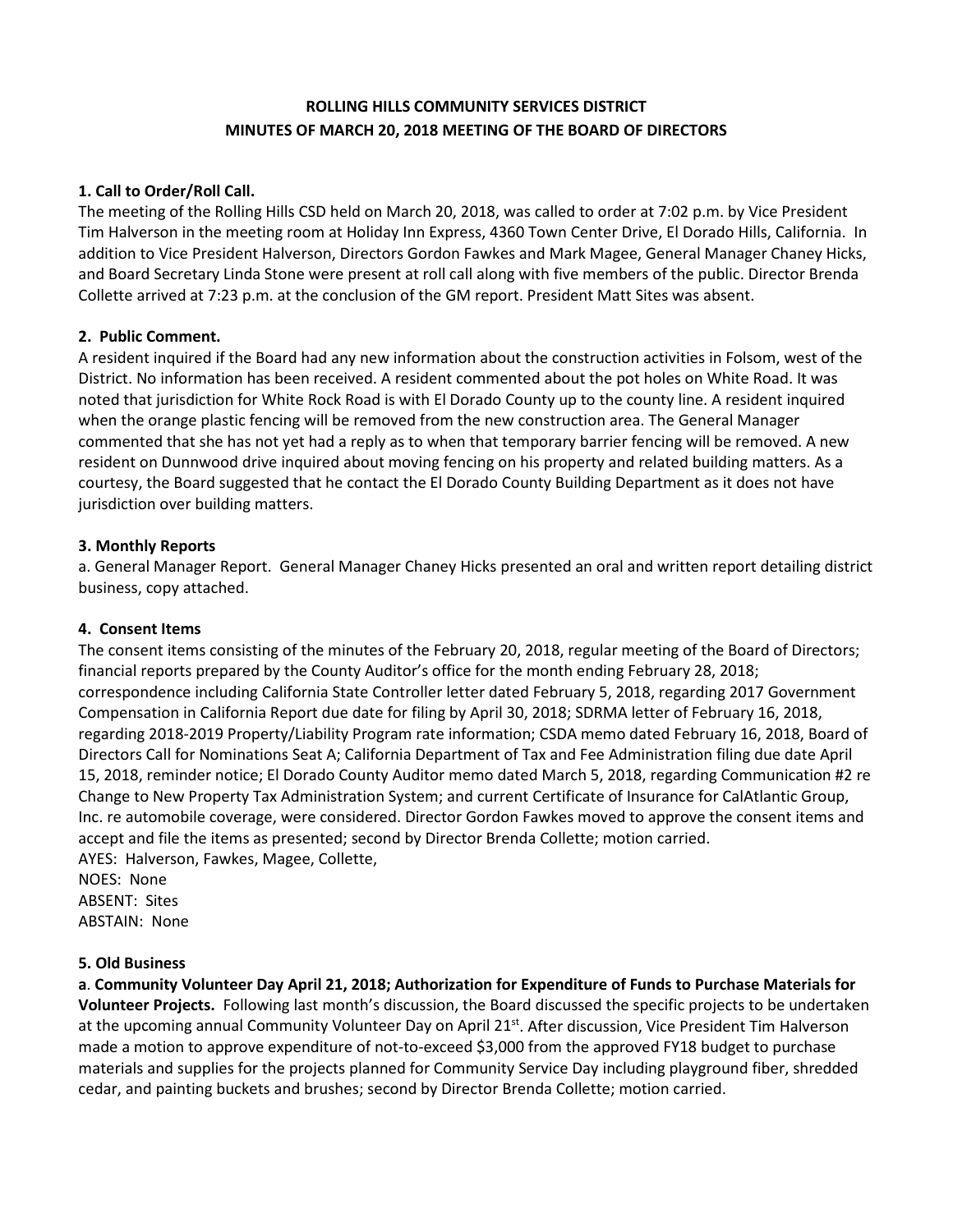AYES: Halverson, Fawkes, Magee, Collette, NOES: None ABSENT: Sites ABSTAIN: None

### **6. New Business**

a. **Community Garage Sale.** After discussion, it was the unanimous consensus of the Board members present that the Community Garage Sale date will be May 5, the first weekend in May.

b. **Event Signage.** After discussion, President Tim Halverson made a motion to approve expenditure of not-toexceed \$900 from the approved FY18 budget to purchase signage to promote recurring District events and the additional sandwich sign needed for Sierramonte, the fourth neighborhood in the District; second by Director Mark Magee; motion carried.

AYES: Halverson, Fawkes, Magee, Collette, NOES: None ABSENT: Sites ABSTAIN: None

c. **Resident Request to Install Free Library in the District.** This item was placed on the agenda by the General Manager at the request of a resident. The resident was not present at the meeting so the item was continued to a future meeting of the Board.

d. **County Request for Easement to Provide Emergency Vehicle Access at Montrose Way.** The General Manager clarified that no formal request has been received from El Dorado County or anyone regarding an emergency vehicle access at Montrose Way. She said she had heard mention that the issue came up during a conversation between the fire department and Brian Holloway, the representative for Town Center West. She said the District is not aware of any existing easement for this location.

e. **District Open Space Perimeter Fire Breaks.** After discussion, Director Mark Magee made a motion to approve expenditure of not-to-exceed \$3,200 from the approved FY18 budget for annual scraping of 10' fire breaks around the perimeter of the District's open space property; second by Vice President Halverson; motion carried. AYES: Halverson, Fawkes, Magee, Collette, NOES: None ABSENT: Sites

ABSTAIN: None

f. **Measures to Prevent Off-Road Vehicles from Accessing Open Space from Dunnwood Drive.** This item was tabled at the present time.

g. **Condition of Roads in Shadow Hills.** The General Manager discussed with the Board the condition of the roads in Shadow Hills and reviewed when the roads were last repaired and sealed. It was the unanimous consensus of the Board members present that the General Manager shall move forward with the formal RFP process to obtain bids for the project to repair and reseal the roadways in Shadow Hills.

///

///